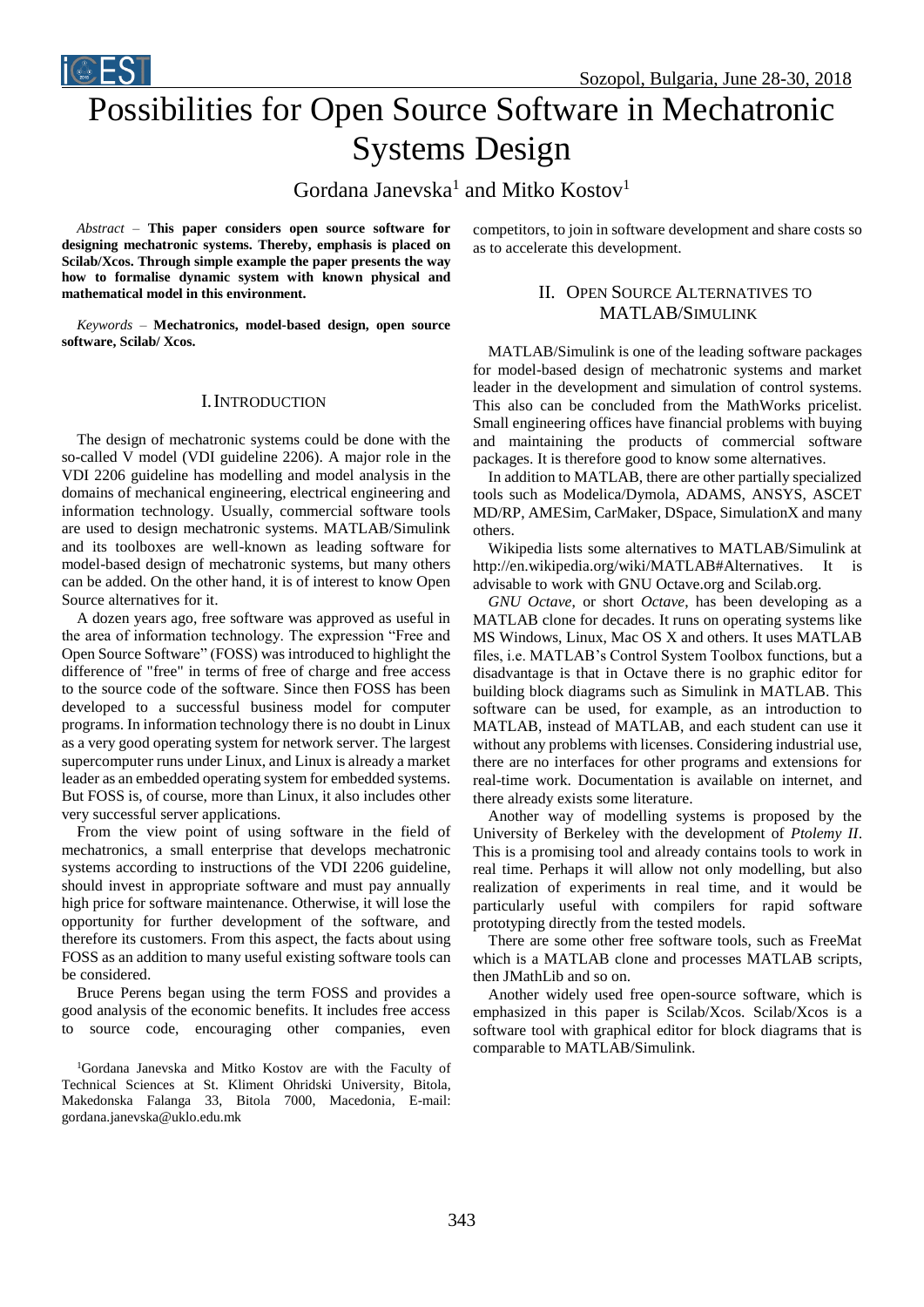

# III. SCILAB/XCOS

Developed since 1990 by researchers from the French Government's INRIA ("Institut Nationale de Recherche en Informatique et en Automatique", i.e. National Institute for Research in Informatics and Automation), SciLab is now maintained and developed by the Scilab Consortium after the Consortium was founded in May 2003. It is distributed freely over the Internet and has been open-source since 1994. SciLab is currently widely used in educational and industrial environments around the world.

A key feature of the SciLab syntax is its ability to work with matrices: basic matrix calculations like as transpose are immediately executed, as well as basic operations such as addition or multiplication of matrices. SciLab can also work with more complex objects than numerical matrices. For example, those working in the field of control systems can work with rational or polynomial transfer matrices i.e. SciLab provides a natural symbolic display of complicated mathematical objects such as transfer function, linear systems or graphs.

Starting with version 5.4, which was released in October 2012, Scilab comes along with a convenient user interface, with a files browser, a variables browser, command history, and a command window. The SciNotes editor opens as a separate window.

Similar to Simulink, it has a graphical interface for block diagrams called Xcos, and components library. Xcos is a graphic based software for modelling dynamic systems. Xcos can create block diagrams that will be used to model and simulate the dynamics of hybrid dynamic systems and models can be compiled in executable code. The new extensions allow the execution of control in real time as well as componentbased modelling of electrical and hydraulic circuits.

#### IV. CASE STUDY

Real system can be presented with a theoretical model through four steps. The *real system* is simplified, resulting in a *physical model* and mathematical equations can be written, resulting in a *mathematical model*. The mathematical model can be solved with a *computational model*, and the results are *visualized* by simulation. Xcos is used for the two last steps of theoretical modelling.

## *A. Mathematical Model*

The simulated system is a liquid tank, with a pump inflow and outflow valve (Fig. 1). The simulator will calculate and display the level *h* over time. The simulation is in real time, thus giving a feeling of a "real" system. In fact, since the reservoir is a bit slow, the simulation is accelerated in order the simulation time to run faster than real time, to avoid unnecessary waste of time. The user can adjust the input by adjusting the pump control signal, *u*.

Each simulator is based on a mathematical model of the system that needs to be simulated. Accordingly, a mathematical model of the tank should be developed.



Fig. 1. a) Physical model of liquid tank b) Mathematical block diagram of the model.

By introducing relevant assumptions, a real system can be simplified and afterwards a corresponding physical model can be created. Following assumptions are introduced (parameters used in the expressions below are defined in Fig. 1a):

- The liquid is incompressible, i.e. the density of the liquid is  $\rho$  = const:
- The tank has straight vertical walls, i.e.  $A = const$ ;
- The mass and level of the liquid in the reservoir are related to the equation:

$$
m(t) = \rho Ah(t)
$$

 The inlet volume flow through the pump is proportional to the pump control signal:

$$
q_{\rm in}(t) = K_u u(t)
$$

 The outlet volume flow through the valve is proportional to the square root of the pressure drop of the valve. This drop in pressure is assumed to be equal to the hydrostatic pressure at the bottom of the tank:

$$
q_{\text{out}}(t) = K_{\text{v}} \sqrt{\rho g h(t)}
$$

Based on the law of conservation of mass, the continuity equation for the liquid in the reservoir can be written: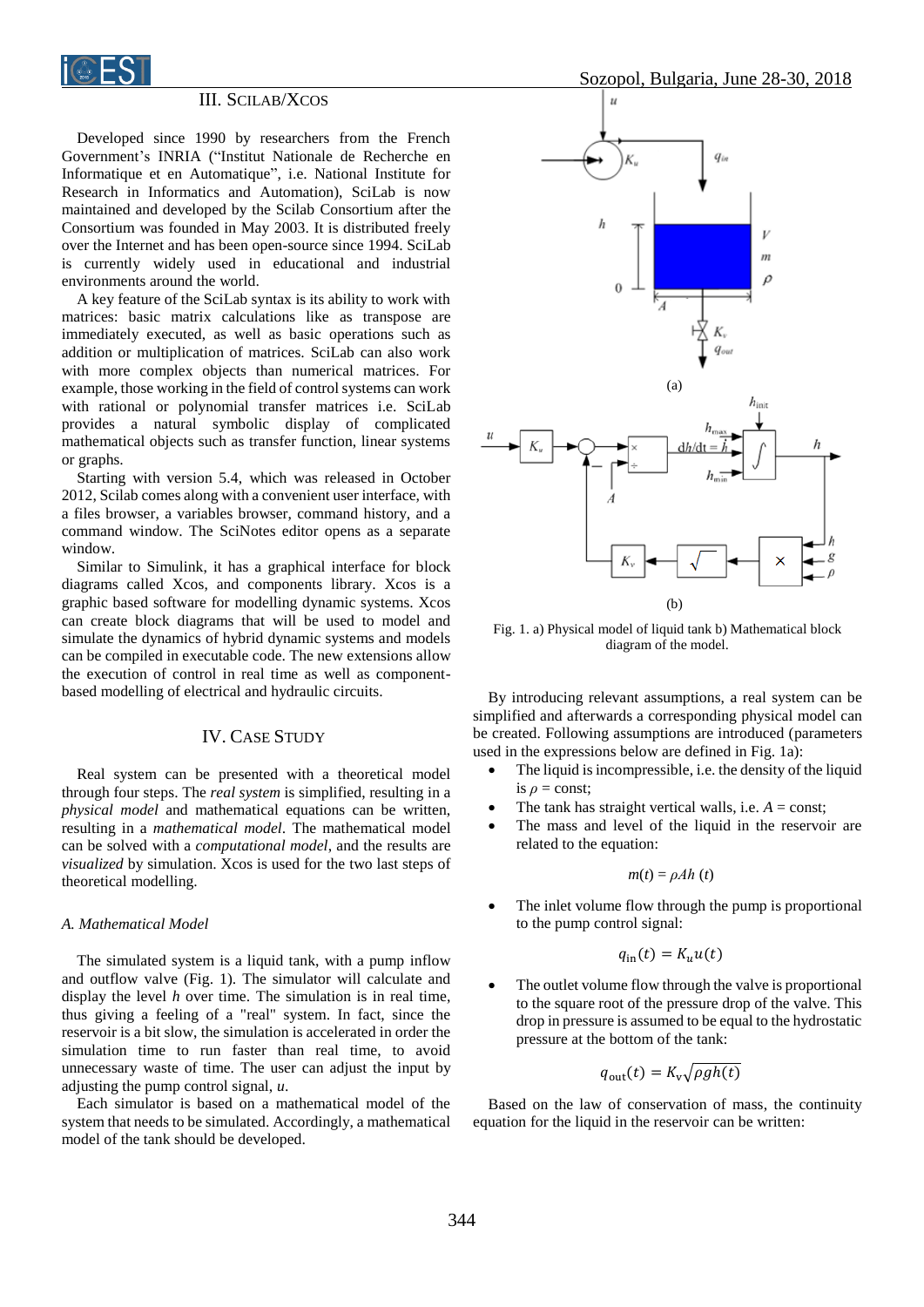

Fig 2. Simulation block diagram of the liquid tank in Xcos.

$$
\frac{dm(t)}{dt} = \rho q_{\rm in}(t) - \rho q_{\rm out}(t) \tag{1}
$$

or, taking into account the above relations, it is obtained:

$$
\frac{d[\rho Ah(t)]}{dt} = \rho K_u u(t) - \rho K_v \sqrt{\rho gh(t)} \tag{2}
$$

Based on the above equation, a mathematical block diagram of the model can be drawn. This block diagram can be implemented in the simulation block diagram. As an appropriate starting point for drawing the mathematical block diagram, the differential equation (2) will be written as a *state space model*, that is, the first-order time derivative to be alone on the left side, so the differential equation obtains the following form:

$$
\frac{d[h(t)]}{dt} = \frac{1}{A} \left[ K_u u(t) - K_v \sqrt{\rho g h(t)} \right] \tag{3}
$$

The upper equation is a differential equation for *h*(*t*), i.e. *mathematical model* of the considered reservoir. According to it,  $h(t)$  can be calculated by using the simulator when  $dh(t)/dt$  is integrated with respect to time from 0 to *t*, with the initial value *h*(0), which is marked here as *h*<sub>init</sub>. Drawing a block diagram of the model (3) can began with adding an integrator to an empty block diagram. The input of this integrator is *dh*(*t*)/*dt*, and the output is  $h(t)$ . Afterwards, blocks with mathematical functions are added in order to construct the expression for *dh*(*t*)/*dt* represented by the right side of the equation (3). The final block diagram for the model (3) is shown in Fig. 1b).

#### *B. Xcos Block Diagram and System Simulation*

Xcos provides many elementary blocks organized in different palettes (**Palettes**) that can be accessed through the **Palette browser - Xcos**. Blocks from palettes can be copied to the main Xcos window by clicking first on the desired block, and then at the location where the block should be copied to the Xcos window. The blocks are then interconnected with connections, which is accomplished in a natural way by using the computer mouse. The blocks can be configured by double clicking on the block itself and entering the corresponding numerical or (preferably) context variables (parameters) with a specific name.

The simulation block diagram of the liquid tank built in Xcos is shown in Fig. 2.

In the simulation of the level of the considered reservoir with liquid, the initial value of the level is 0.5 m. The control signal of the pump  $\mu$  is 0 till 20 s simulation time, and at 20 s it changes with step 0-0.01*A*. The simulation is from the starting time 0 s to the final time 50 s. The numerical values of the parameters are:

| $\rho = 1000 \text{ kg/m}^3$ | $A = 1$ m <sup>2</sup>         |
|------------------------------|--------------------------------|
| $g = 9.81$ m/s <sup>2</sup>  | $h_{\text{init}} = 0.5$ m      |
| $K_v = 0.0005$               | $h_{\text{max}} = 1 \text{ m}$ |
| $K_u = 5 \text{ m}^3/A$      | $h_{\min} = 0$ m               |

It is assumed that there are level "alarm" limits, which should be drawn along with the level in the simulator. The boundaries